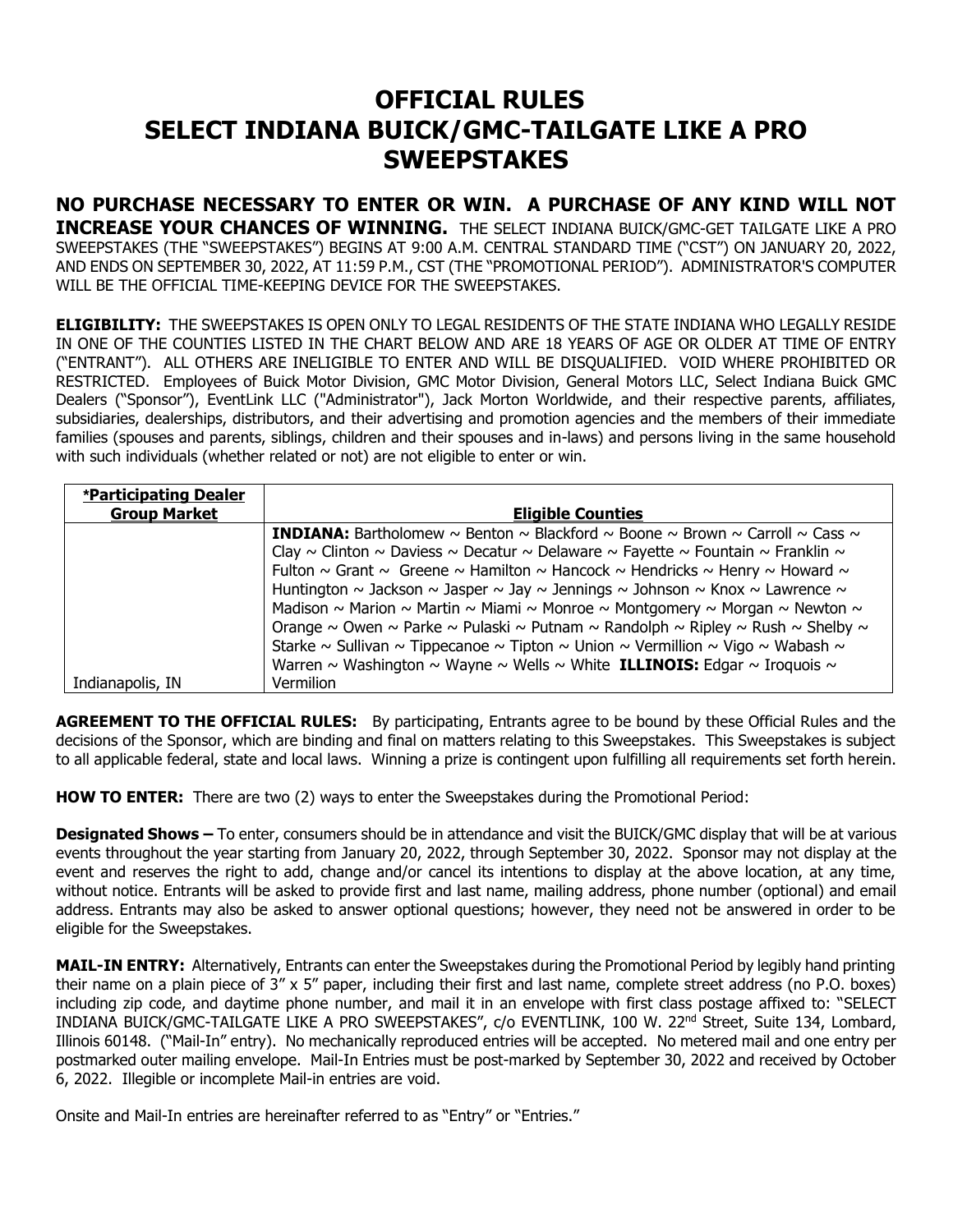**LIMIT:** THERE IS A LIMIT OF ONE (1) ENTRY PER PERSON FOR THE ENTIRE SWEEPSTAKES. In the event of a dispute, entries will be deemed made by the authorized account holder of the email address submitted at the time of Entry. The authorized account holder is the natural person who is assigned to the email address by an internet access provider, online service provider, or other organization that is responsible for assigning email addresses or the domain associated with the submitted email address. Any potential winner may be required to show proof of being the authorized account holder. No mechanical reproductions of entry forms permitted. Any attempt by any participant to obtain more than the stated number of entries by using multiple/different identities, registrations or any other methods will void that participant's entries and that participant may be disqualified. Entrants are responsible for all charges imposed by their Internet service provider, including any applicable taxes on such services, in connection with submission of an entry. Administrator is not responsible for lost, late, incomplete, invalid, unintelligible, unreadable, or misdirected registrations, which will be disqualified. Administrator will not accept submissions from wireless domains, blacklist domains, or any email address Administrator deems to be potentially harmful to the Website. Use of any automated system to participate is prohibited and will result in disqualification. All entries become the property of Sponsor and/or Administrator and will not be acknowledged or returned. Please also see the "Entrant's Personal Information" section below, of these Official Rules.

**WINNER SELECTION AND NOTIFICATION:** There will be a total of three (3) Sweepstakes Prize Winner. Administrator will randomly select the potential Sweepstakes winners in a random drawing conducted on or about October 6, 2022 from all eligible entries received during the Promotional Period. Each potential winner will be notified by telephone and/or email, as determined by Administrator, within approximately five (5) days of the aforementioned drawing dates. Messages may not be left. Sponsor shall have no liability for any winner notification that is lost, intercepted, or not received by a potential winner for any reason. If, despite reasonable efforts, a potential winner does not respond within seventy-two (72) hours of the first notification attempt, or if the prize or prize notification is returned as unclaimed or undeliverable to such potential winner, such potential winner may, in Sponsor's sole discretion, forfeit his or her prize and an alternate winner may be selected. Sponsor, in its sole discretion, will attempt to contact up to three (3) potential winners of a prize in accordance with the above procedure, after which the prize in question may go unawarded if it remains unclaimed. If any potential prize winner is found to be ineligible, or if he or she has not complied with these Official Rules or declines the prize for any reason prior to award, such potential prize winner will be disqualified, and an alternate prize winner may be selected. Administrator reserves the right to disqualify anyone not fully complying with the Official Rules. Potential winner must verify address and return within five (5) days an affidavit of eligibility, a liability release and (where legal) a publicity release (collectively, the "**Prize Claim Documents**") and addition proof of eligibility, if requested. Failure of any winner to return the Prize Claim Documents within the specified time period may result in forfeiture of the prize and selection of an alternate winner from the remaining eligible entries for that prize. A prize will not be awarded until all such properly executed forms are returned. Subject to verification of eligibility and compliance with the terms of these Official Rules, the potential winners will be declared the official winner of the Sweepstakes (the "Winner(s)"). Unclaimed prizes may not be awarded.

**PRIZE/ODDS:** There will be one (1) Grand Prize Winner, one (1) First Prize Winner, and one (1) Second Prize Winner for this Sweepstakes.

**GRAND PRIZE**: One (1) Grand Prize Winner will receive:

• One (1) Big Green Egg/Kamado Joe Grill The Approximate Retail Value ("ARV") of the Grand Prize package is: \$749.00.

**FIRST PRIZE:** One (1) First Prize Winner will receive:

• One (1) Yeti Cooler

**SECOND PRIZE:** One (1) Second Prize Winner will receive:

• One (1) Tailgate Like a Pro Bag Set.

The Approximate Retail Value ("ARV") of First Prize package: \$349.00. The Approximate Retail Value ("ARV") of Second Prize package: \$175.00. The total Approximate Retail Value ("ARV") of all Sweepstakes Prizes is: \$1,273.00.

## **Odds of winning depend on the number of eligible entries received.**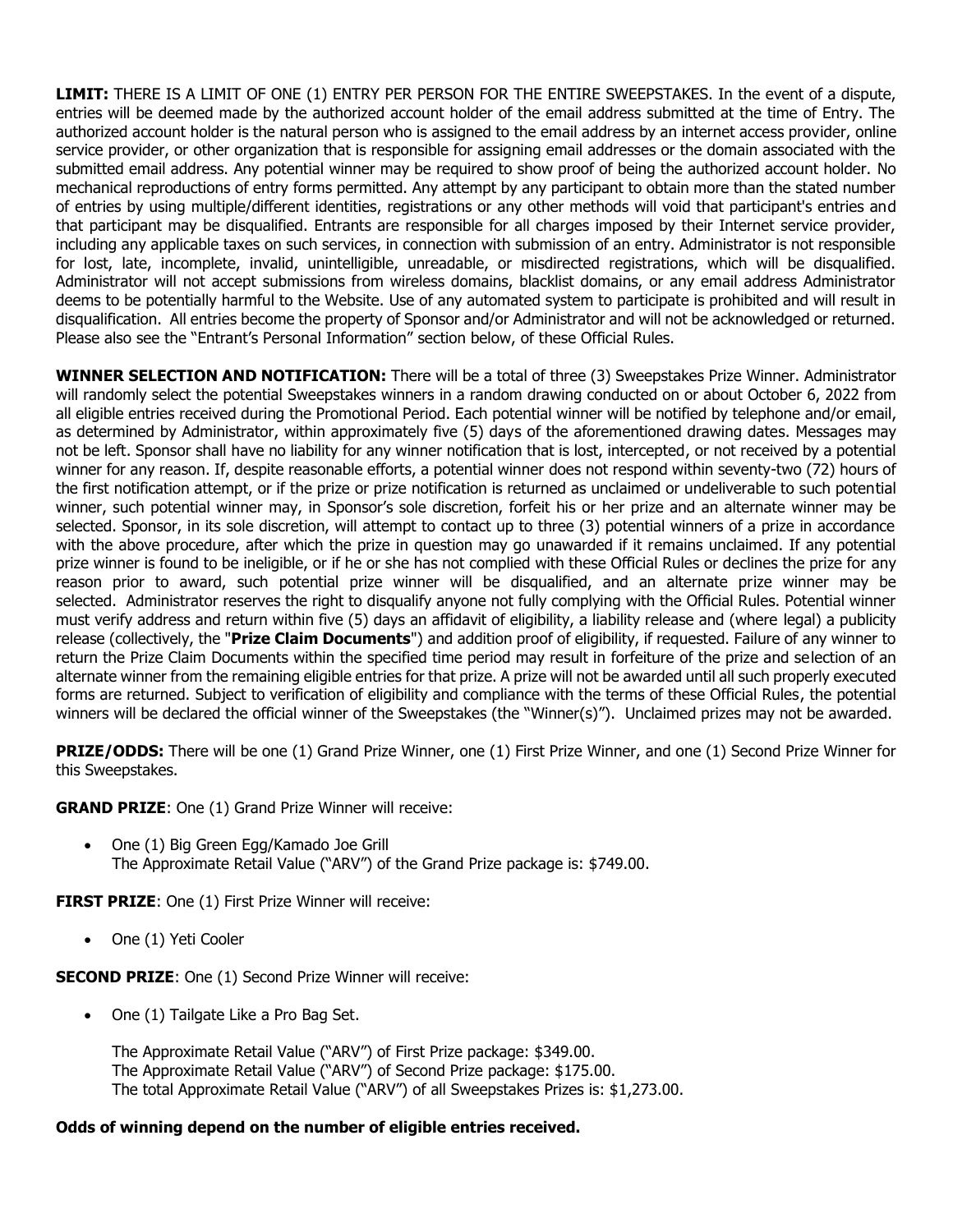**PRIZE RESTRICTIONS:** Prize is awarded "as is" with absolutely no representations or warranties of any kind, either express or implied, from Sponsor and/or Administrator. To the fullest extent permitted by law, Sponsor and/or Administrator disclaim any and all representations and warranties in connection with this sweepstakes and any prize.

All details of Prize will be determined by Administrator in its sole discretion. Sponsor and/or Administrator reserves the right to substitute Prize (or portion thereof) with a similar prize (or prize element) of comparable or greater value. **All taxes and other expenses, costs, or fees associated with the acceptance and/or use of Prize (not limited to federal, state, local and/or income taxes and travel and transportation costs associated with collecting the prize) are the sole responsibility of Winner.**

In the Administrator's sole discretion, Winner may be required to forfeit the prize and an alternate winner may be selected in accordance with these Official Rules from the remaining eligible Entries if selected winner (i); declines or cannot accept, receive or use the prize for any reason; or (ii) fails to comply with these Official Rules. The maximum value of the prize set forth above represents the Sponsor's good faith determination of the maximum ARV thereof and the actual fair market value, as ultimately determined the Sponsor, cannot be challenged or appealed.

This Sweepstakes may be canceled or postponed by Sponsor at any time in its sole discretion due to pandemic (e.g., Coronavirus/COVID-19). Additionally, any prize trip may be rescheduled, canceled or substituted in Sponsor's sole and absolute discretion. Special notice regarding travel and event attendance: Sinner and guest are responsible for staying informed of and complying will all local laws and all travel and event venue rules and policies, which may include, but are not limited to a temperature check, social distancing, masking, proof of vaccination, and/or proof of negative virus testing. Sponsor, the applicable travel airline, event venue staff, and their respective agents, each reserve the right, in their sole discretion, to remove or deny travel or to revoke access to the event to winner and/or guest who does not comply with any of the aforementioned rules, is intoxicated, presents a safety risk, engages in disruptive behavior, or acts with the intent to annoy, abuse, threaten, or harass any other person. Covid-19 health protocols may change at any time and Sponsor, Administrator, and event venue, have no obligation or responsibility to any person who is unable to comply with updated requirements, is denied entry, or who may be removed from the event.

**PUBLICITY:** Except where prohibited by law, the acceptance of a Prize constitutes permission for Sponsor and/or Administrator to use the Winner's name, hometown, likeness, statements and other personally identifiable information for promotional, advertising and marketing purposes in any media throughout the world without additional compensation, prize, incentive, consideration, consent or review; and upon request, the Prize Winner must provide written consent to such use.

**RELEASE:** By participating (a) Entrants release Sponsor, Administrator, Buick Motor Division and GMC Motor Division, General Motors LLC, Jack Morton Worldwide, and their respective subsidiaries, affiliates, limited liability companies, suppliers, distributors, advertising/promotion agencies, and prize suppliers, and each of their respective parent companies and each such company's officers, shareholders, directors, members, employees, licensors and agents (collectively the "Released Parties"), from any and all liability for any claims, costs, injuries, losses, or damages, of any kind caused by their participation, including the unauthorized or illegal access to personally identifiable or sensitive information or the acceptance, possession, use, or misuse of the prize; (b) Entrants, by participating, agree that Released Parties will have no liability whatsoever, and shall be held harmless by Entrants against any liability, for any injuries, losses or damages of any kind, including, but not limited to, death or destruction of property resulting in whole or in part, directly or indirectly, from acceptance, possession, misuse or use of the prize(s) (including any travel or activity associated thereto) or participation in this Sweepstakes; and (c) acknowledge that said parties have neither made nor are in any manner responsible or liable for any warranty representation or guarantee, expressed or implied, in fact or in law, relative to a prize, including, but not limited to, the prize quality or availability

**LIMITATIONS OF LIABILITY:** Neither Released Parties nor any service providers are responsible for incorrect or inaccurate transcription of Entry information, or for any human or other error, technical malfunctions, lost/delayed data or voice transmission, omission, interruption, deletion, defect, line failures of any telephone network, computer equipment, software, or any other error or malfunction, or late, lost or misdirected mail, or any injury or damage related to or resulting from participation in this Sweepstakes. Neither Released Parties nor any service providers are responsible for typographical or other error in the printing of Sweepstakes materials, the administration of the Sweepstakes, or the announcement of the prize winner, including any such error as may give an erroneous indication that a prize has been won. Under no circumstances will more than the advertised number of prizes be awarded. CAUTION: ANY ATTEMPT BY AN ENTRANT OR ANY OTHER